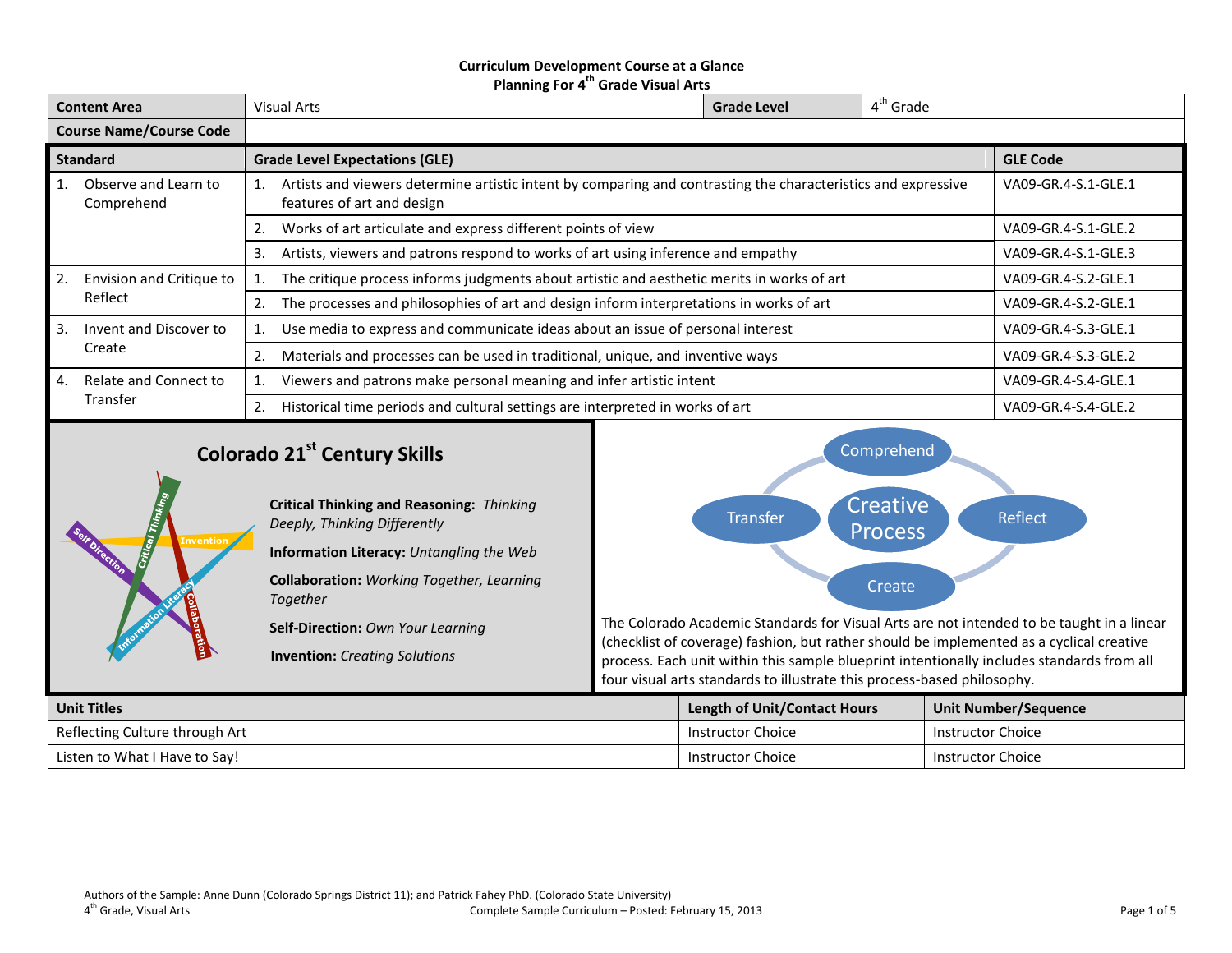| <b>Unit Title</b>                                     | Reflecting Culture through Art                                                                                                                                                                                                                                                                                                          |  | <b>Length of Unit</b> | <b>Instructor Choice</b>                                                                                                                              |  |
|-------------------------------------------------------|-----------------------------------------------------------------------------------------------------------------------------------------------------------------------------------------------------------------------------------------------------------------------------------------------------------------------------------------|--|-----------------------|-------------------------------------------------------------------------------------------------------------------------------------------------------|--|
| <b>Focusing Lens(es)</b>                              | <b>Standards and Grade</b><br>Identity<br><b>Level Expectations</b><br><b>Addressed in this Unit</b>                                                                                                                                                                                                                                    |  | VA09-GR.4-S.2-GLE.2   | VA09-GR.4-S.1-GLE.1, VA09-GR.4-S.1-GLE.2, VA09-GR.4-S.1-GLE.3<br>VA09-GR.4-S.3-GLE.1, VA09-GR.4-S.3-GLE.2<br>VA09-GR.4-S.4-GLE.1, VA09-GR.4-S.4-GLE.2 |  |
| <b>Inquiry Questions</b><br>(Engaging-<br>Debatable): | Why do various cultures experience art differently? (VA09-GR.4-S.1-GLE.1,2,3) and (VA09-GR.4-S.2-GLE.2) and (VA09-GR.4-S.3-GLE.1) and (VA09-GR.4-<br>$S.4-GLE.1,2)$<br>Why would an artist make a functional object beautiful?<br>How does how a piece of art is made affect the value you place on it?<br>Why do artists' share ideas? |  |                       |                                                                                                                                                       |  |
| <b>Unit Strands</b>                                   | Comprehend/Reflect/Create/Transfer                                                                                                                                                                                                                                                                                                      |  |                       |                                                                                                                                                       |  |
| Concepts                                              | Composition (i.e. pattern, symmetry, organic shapes), Expressive Features And Characteristics (ie. motif), Artistic Expression, Theme, Artist Materials,<br>Cultural and Historical Traditions                                                                                                                                          |  |                       |                                                                                                                                                       |  |

| <b>Generalizations</b><br>My students will Understand that                                                                                                                                                                                     | <b>Factual</b>                                                                                                                                                                                                                                                 | <b>Guiding Questions</b><br>Conceptual                                                                                                                                                                                                                                                 |  |
|------------------------------------------------------------------------------------------------------------------------------------------------------------------------------------------------------------------------------------------------|----------------------------------------------------------------------------------------------------------------------------------------------------------------------------------------------------------------------------------------------------------------|----------------------------------------------------------------------------------------------------------------------------------------------------------------------------------------------------------------------------------------------------------------------------------------|--|
| Culture and historical traditions inform themes found in<br>works of art. (VA09-GR.4-S.1-GLE.1,2,3) and (VA09-GR.4-<br>S.2-GLE.2) and (VA09-GR.4-S.3-GLE.1) and (VA09-GR.4-<br>$S.4-GLE.1,2)$                                                  | What are cultural or historical traditions of a specific<br>culture?<br>What works of art exemplify culture or historical<br>themes?                                                                                                                           | Why are cultural styles and motifs (repetitive patterns)<br>dependent on where an artist lives?<br>Do artists influence other artists? Explain.                                                                                                                                        |  |
| The availability of materials, tools and technology can<br>determine perceived value in cultural works of art. (VA09-<br>GR.4-S.1-GLE.3-EO.a) and (VA09-GR.4-S.2-GLE.2-EO.b,c)<br>and (VA09-GR.4-S.3-GLE.1,.2) and (VA09-GR.4-S.4-<br>GLE.1,2) | What are some examples of historical or cultural works<br>of art that are considered valuable?<br>What type of materials might an artist use in creating a<br>painting? Sculpture? Installation?<br>What kinds of craft traditions are present in our culture? | How can art tools and materials change over time?<br>How does the availability of art materials affect the<br>value of an art form?<br>How do artists make choices about the tools and<br>materials they might use for a work of art?<br>Why do cultures appreciate craft differently? |  |
| Changing cultural traditions often gives rise to new forms<br>of artistic expression. (VA09-GR.4-S.1- GLE.1,2,3) and<br>(VA09-GR.4- S.2-GLE.1,2) and (VA09-GR.4-S.3-GLE.1,2)<br>and (VA09-GR.4-S.4-GLE.1,2)                                    | How has technology changed the way we make art?                                                                                                                                                                                                                | Why does art change from one artistic period to<br>another?                                                                                                                                                                                                                            |  |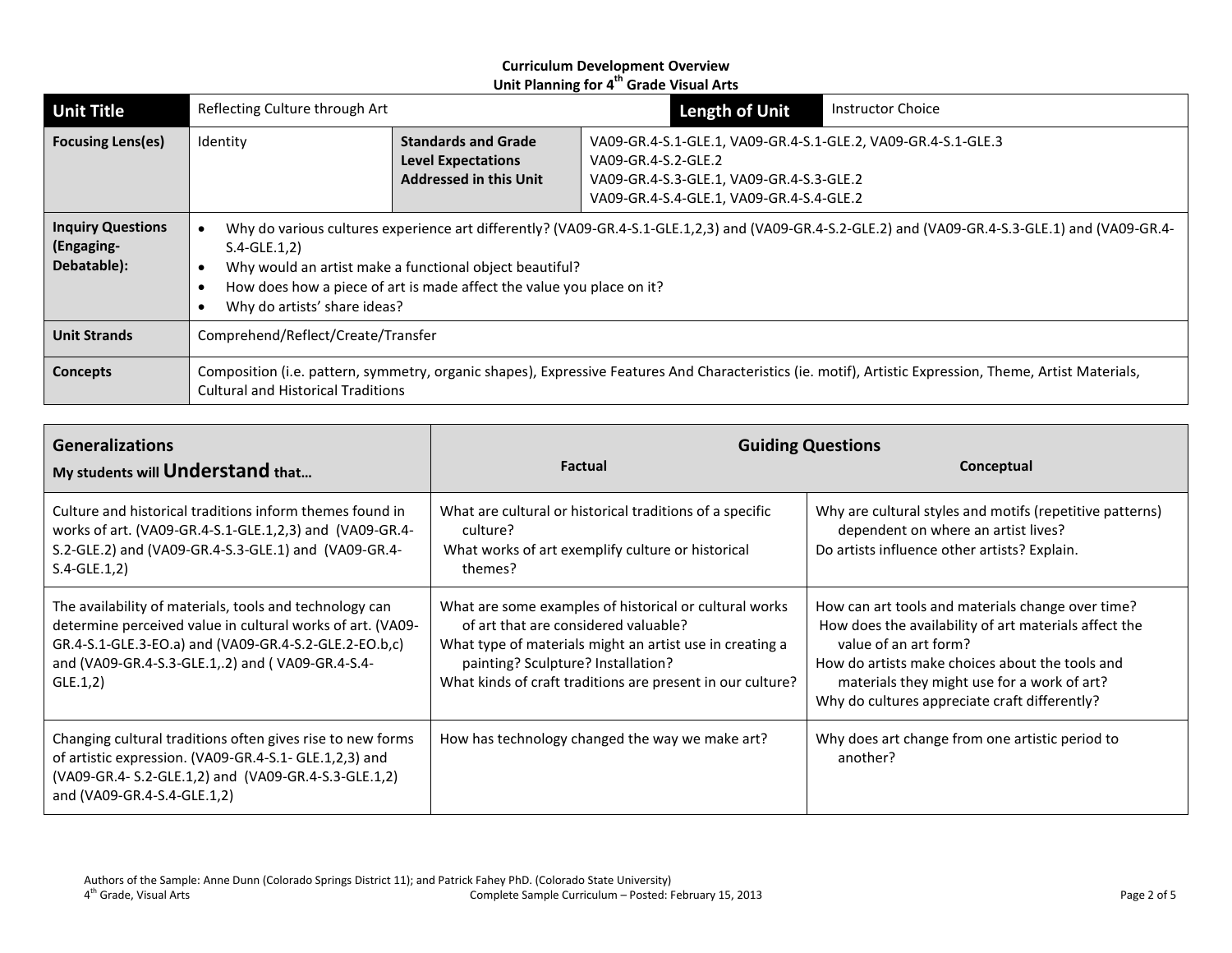| <b>Critical Content:</b><br>My students will <b>Know</b>                                                                                                                                                                                                                                                                                                                                                                                                                                                                                                                                                                                                                                                                                                                                                                                                                                                                                                                                                                                                                                                                                                                                   | <b>Key Skills:</b><br>My students will be able to $(Do)$                                                                                                                                                                                                                                                                                                                                                                                                                                                                                                                                                                                                                                                                                                                                                                                                                                                                                                                                                                            |  |
|--------------------------------------------------------------------------------------------------------------------------------------------------------------------------------------------------------------------------------------------------------------------------------------------------------------------------------------------------------------------------------------------------------------------------------------------------------------------------------------------------------------------------------------------------------------------------------------------------------------------------------------------------------------------------------------------------------------------------------------------------------------------------------------------------------------------------------------------------------------------------------------------------------------------------------------------------------------------------------------------------------------------------------------------------------------------------------------------------------------------------------------------------------------------------------------------|-------------------------------------------------------------------------------------------------------------------------------------------------------------------------------------------------------------------------------------------------------------------------------------------------------------------------------------------------------------------------------------------------------------------------------------------------------------------------------------------------------------------------------------------------------------------------------------------------------------------------------------------------------------------------------------------------------------------------------------------------------------------------------------------------------------------------------------------------------------------------------------------------------------------------------------------------------------------------------------------------------------------------------------|--|
| Examples of how artists are recognized for their contributions to cultural traditions<br>(i.e. Latin: Rivera, Aida, African: Angela Asberry, Folk Art: Oaxaca artists) (VA09-<br>GR.4-S.1-GLE.3-EO.b and (VA09-GR.4-S.2-GLE.2-EO.c,d) and (VA09-GR.4-S.3-GLE.2)<br>and(VA09-GR.4-S.4-GLE.1,2)<br>Examples of how a culture can affect another culture's artistic development (i.e.<br>$\bullet$<br>Folk Art) (VA09-GR.4-S.1- GLE.1,2,3) and (VA09-GR.4-S.2-GLE.1,2) and (VA09-GR.4-<br>S.3-GLE.1,.2) and (VA09-GR.4-S.4-GLE.1,2)<br>Ways that expressive features & characteristics of art (i.e. pattern, symmetry,<br>$\bullet$<br>organic shapes) are employed with cultural intent (VA09-GR.4-S.1- GLE.1,2,.3) and<br>(VA09-GR.4-S.2-GLE.1,2) and (VA09-GR.4-S.3-GLE.1,2) and (VA09-GR.4-S.4-<br>GLE.1,2)<br>The available materials, tools and technology artists use to create works of art<br>$\bullet$<br>(VA09-GR.4-S.1-GLE.1,2)<br>Ways that expressive features & characteristics as well as materials and tools can<br>$\bullet$<br>define creative outcome. (VA09-GR.4-S.1- GLE.1,2,.3) and (VA09-GR.4-S.2-GLE.1,2)<br>and (VA09-GR.4-S.3-GLE.1,2) and (VA09-GR.4-S.4-GLE.1,2) | Use expressive features and characteristics to describe and create culturally<br>informed art. (VA09-GR.4-S.1-GLE.3-EO.b and (VA09-GR.4-S.2-GLE.2) and (VA09-<br>GR.4-S.3-GLE.2) and (VA09-GR.4-S.4-GLE.1,2)<br>Create art using materials and techniques necessary to convey an intended<br>meaning/purpose. (VA09-GR.4-S.1- GLE.1,2,.3) and (VA09-GR.4-S.2-GLE.1,2) and<br>(VA09-GR.4-S.3-GLE.1,2) and (VA09-GR.4-S.4-GLE.1,2)<br>Identify key artists employing specific cultural traditions. (VA09-GR.4-S.1-GLE.3-<br>EO.b and (VA09-GR.4-S.2-GLE.2-EO.c,d) and (VA09-GR.4-S.3-GLE.2) and (VA09-<br>GR.4-S.4-GLE.1,2)<br>Compare and contrast works of art across time and cultures (VA09-GR.4-S.1-GLE.3-<br>EO.b and (VA09-GR.4-S.2-GLE.2-EO.c,d) and (VA09-GR.4-S.3-GLE.2) and (VA09-<br>GR.4-S.4-GLE.1,2)<br>Describe how the intended meaning and purpose for a work of art is dependent on<br>culture. (VA09-GR.4-S.1- GLE.1,2,.3) and (VA09-GR.4-S.2-GLE.1,2) and (VA09-GR.4-<br>S.3-GLE.1,2) and (VA09-GR.4-S.4-GLE.1,2) |  |
|                                                                                                                                                                                                                                                                                                                                                                                                                                                                                                                                                                                                                                                                                                                                                                                                                                                                                                                                                                                                                                                                                                                                                                                            |                                                                                                                                                                                                                                                                                                                                                                                                                                                                                                                                                                                                                                                                                                                                                                                                                                                                                                                                                                                                                                     |  |

**Critical Language:** includes the Academic and Technical vocabulary, semantics, and discourse which are particular to and necessary for accessing a given discipline. EXAMPLE: A student in Language Arts can demonstrate the ability to apply and comprehend critical language through the following statement: *"Mark Twain exposes the hypocrisy of slavery through the use of satire."*

| A student in<br>can demonstrate the<br>ability to apply and comprehend critical language<br>through the following statement(s): |                                                                                | Cultural identity is expressed through art works that are built from traditions, available tools and resources, and<br>changing needs throughout time. |  |
|---------------------------------------------------------------------------------------------------------------------------------|--------------------------------------------------------------------------------|--------------------------------------------------------------------------------------------------------------------------------------------------------|--|
| <b>Academic Vocabulary:</b>                                                                                                     | Tradition, culture, embellishment, theme, compare and contrast                 |                                                                                                                                                        |  |
| <b>Technical Vocabulary:</b>                                                                                                    | Expressive features and characteristics of art, organic shape, motif, symmetry |                                                                                                                                                        |  |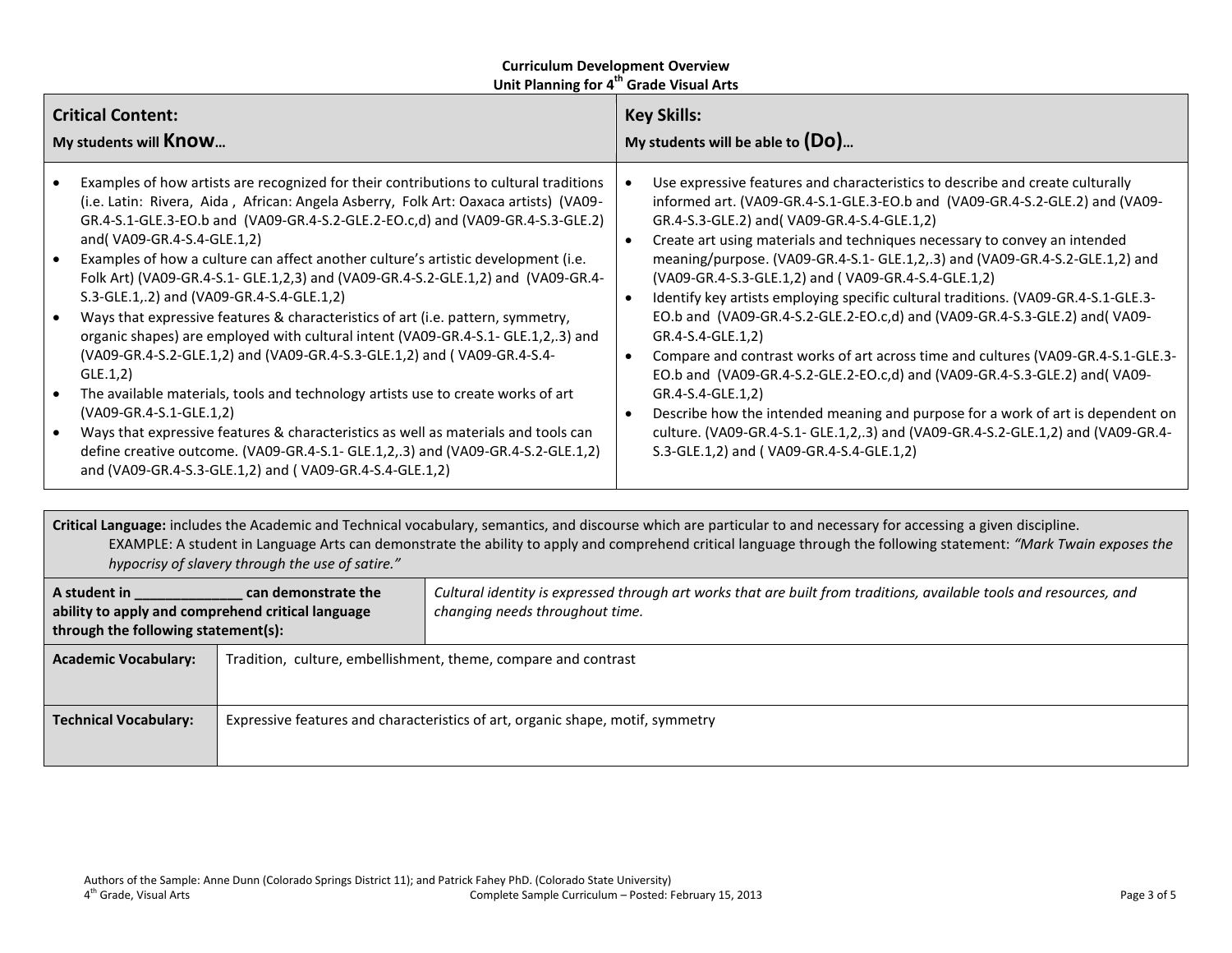| <b>Unit Title</b>                                     | Listen to What I Have to Say!                                                                                                                                                                                                                                                                                                                                                    |                                                                                          | Length of Unit                                                                                                                                                               | <b>Instructor Choice</b> |  |
|-------------------------------------------------------|----------------------------------------------------------------------------------------------------------------------------------------------------------------------------------------------------------------------------------------------------------------------------------------------------------------------------------------------------------------------------------|------------------------------------------------------------------------------------------|------------------------------------------------------------------------------------------------------------------------------------------------------------------------------|--------------------------|--|
| <b>Focusing Lens(es)</b>                              | Beliefs and Influence                                                                                                                                                                                                                                                                                                                                                            | <b>Standards and Grade</b><br><b>Level Expectations</b><br><b>Addressed in this Unit</b> | VA09-GR.4-S.1-GLE.1, VA09-GR.4-S.1-GLE.2, VA09-GR.4-S.1-GLE.3<br>VA09-GR.4-S.1-GLE.2<br>VA09-GR.4-S.3-GLE.1, VA09-GR.4-S.3-GLE.2<br>VA09-GR.4-S.4-GLE.1, VA09-GR.4-S.4-GLE.2 |                          |  |
| <b>Inquiry Questions</b><br>(Engaging-<br>Debatable): | Why would an artist create an artwork that would make people angry? Sad? Excited? (VA09-GR.4-S.1-GLE.1,3) and (VA09-GR.4-S.3-GLE.1,2) and (VA09-<br>GR.4-S.4-GLE.1-EO.c)<br>Why should art make people aware of issues happening in the world? Why are artists passionate about making art?<br>Can a work of art change how you think about something important to you? Explain. |                                                                                          |                                                                                                                                                                              |                          |  |
| <b>Unit Strands</b>                                   | Comprehend/Reflect/Create/Transfer                                                                                                                                                                                                                                                                                                                                               |                                                                                          |                                                                                                                                                                              |                          |  |
| Concepts                                              | Expressive Features & Characteristics of Art, Emotive Quality, Persuasion, Unconventional, Artist Intent, Cultural and Historical Traditions                                                                                                                                                                                                                                     |                                                                                          |                                                                                                                                                                              |                          |  |

| <b>Generalizations</b><br>My students will Understand that                                                                                                                                                                                         | <b>Factual</b>                                                                                                                                                                                | <b>Guiding Questions</b><br>Conceptual                                                                                    |  |
|----------------------------------------------------------------------------------------------------------------------------------------------------------------------------------------------------------------------------------------------------|-----------------------------------------------------------------------------------------------------------------------------------------------------------------------------------------------|---------------------------------------------------------------------------------------------------------------------------|--|
| Artists use expressive features and characteristics of art to<br>communicate personal, artistic intent in a way that has<br>universal appeal. (VA09-GR.4-S.1-GLE.1,3) and (VA09-<br>GR.4-S.3-GLE.1,2) and (VA09-GR.4-S.4-GLE.1-EO.c)               | What characteristics and features of art are effective in<br>capturing the attention of the viewer?                                                                                           | Why are some works of art more controversial than<br>others?<br>Can an artist create of work of art that is too personal? |  |
| Knowledge of culture and historical traditions informs the<br>creation of artwork to engage, and sometime persuade,<br>the viewer to think differently. (VA09-GR.4-S.1-GLE.2) and<br>(VA09-GR.4-S.3-GLE.1) and (VA09-GR.4-S.4-GLE.2-<br>EO.a,b,c.) | What artists use or have used social concerns/issues as<br>subject matter for their art work?<br>Why would art created in one culture not be<br>appreciated or understood in another culture? | Why are some works of art banned?                                                                                         |  |
| Works of art can evoke strong emotive qualities by using<br>materials in unconventional and inventive ways. (VA09-<br>GR.4-S.1-GLE.2,3) and (VA09-GR.4-S.2-GLE.2) and (VA09-<br>GR.4-S.3-GLE.2-EO.a,c) and (VA09-GR.4-S.4-GLE.1-EO.b,c.)           | What artists have worked with non-traditional materials<br>or used traditional materials in unconventional<br>ways?                                                                           | Can anything be used as an art material? Explain.                                                                         |  |